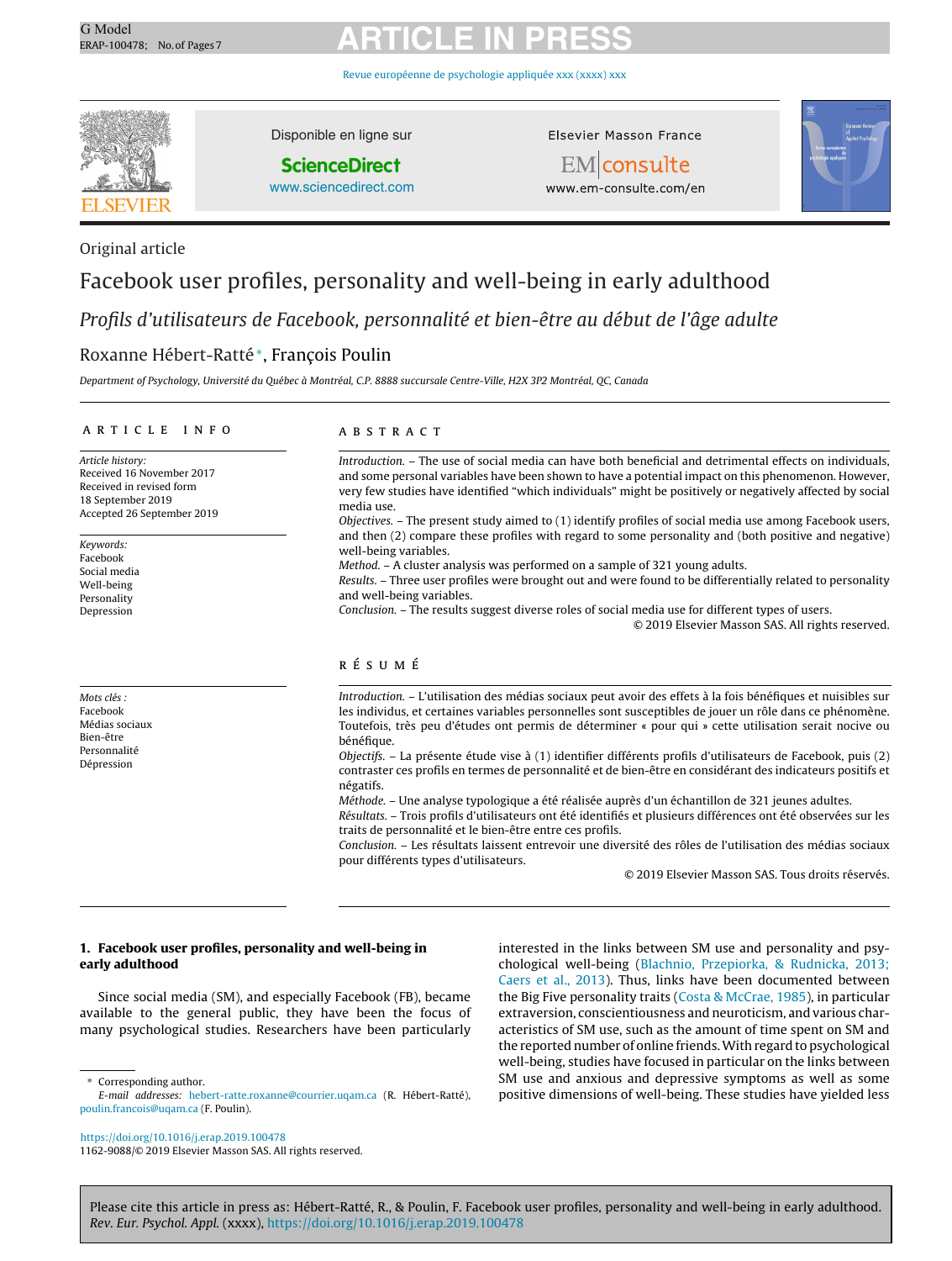consistent results [\(Clark,](#page-5-0) [Algoe,](#page-5-0) [&](#page-5-0) [Green,](#page-5-0) [2018\).](#page-5-0) Moreover, to our knowledge, very few studies examining the links between SM use, personality and well-being have used a person-centred approach. Yet, such an approach could help better identify what types of users present distinct personality traits as well as greater psychological well-being or, conversely, greater psychological distress.

#### 1.1. Facebook and personality traits

The links between SM use and personality traits are well documented. The present study examined these traits using the five-factor model [\(Costa](#page-5-0) [&](#page-5-0) [McCrae,](#page-5-0) [1985\),](#page-5-0) which proposes five categories of traits that can be used to globally describe individual tendencies: extraversion, agreeableness, conscientiousness, neuroticism and openness to experience. Studies using this model of personality traits have shown that FB users tend to be more extraverted and open to experience, while non-users and those who decide to quit this social networking site tend to be more conscientious [\(Ghosh](#page-6-0) [&](#page-6-0) [Dasgupta,](#page-6-0) [2015;](#page-6-0) [Ryan](#page-6-0) [&](#page-6-0) [Xenos,](#page-6-0) [2011;](#page-6-0) [Stieger](#page-6-0) et [al.,](#page-6-0) [2013\).](#page-6-0) Among FB users, extraversion has been shown to be positively associated with the number of Facebook friends ([Caci,](#page-5-0) [Cardaci,](#page-5-0) [Tabacchi,](#page-5-0) [&](#page-5-0) [Scrima,](#page-5-0) [2014;](#page-5-0) [Gosling,](#page-5-0) [Augustine,](#page-5-0) [Vazire,](#page-5-0) [Holtzman,](#page-5-0) [&](#page-5-0) [Gaddis,](#page-5-0) [2011\),](#page-5-0) the length of user sessions [\(Caci](#page-5-0) et [al.,](#page-5-0) [2014\),](#page-5-0) the number of hours per week spent on Facebook and other indicators of high Facebook use [\(Gosling](#page-6-0) et [al.,](#page-6-0) [2011\).](#page-6-0) Moreover, extraverted and less conscientious individuals generally report spending a greater number of hours per week on social media ([Wilson,](#page-6-0) [Fornasier,](#page-6-0) [&](#page-6-0) [White,](#page-6-0) [2010\).](#page-6-0) Those characterized by agreeableness and openness to experience also appear to present higher FB use, whereas conscientious individuals spend fewer hours per week using this social networking site [\(Gosling](#page-6-0) et [al.,](#page-6-0) [2011\).](#page-6-0) Neurotic individuals, for their part, report more frequent FB use ([Caci](#page-5-0) et [al.,](#page-5-0) [2014\).](#page-5-0) In short, different personality traits have been associated with different indicators of SM use.

#### 1.2. Facebook and well-being

The present study examined well-being in terms of both its positive and negative poles. As early adulthood is characterized by high levels of symptoms of depression and anxiety ([Schulenberg](#page-6-0) [&](#page-6-0) [Zarrett,](#page-6-0) [2006\),](#page-6-0) these two variables were used in this study as negative indicators. However, well-being is not limited to the absence of these problems, but is also reflected through positive dimensions, generally defined in terms of hedonic and eudaimonic well-being. Only hedonic well-being was considered in this study as it corresponds to overall life satisfaction, whereas eudaimonic well-being refers more to personal growth and self-realization ([Ryan](#page-6-0) [&](#page-6-0) [Deci,](#page-6-0) [2001\).](#page-6-0)

The use of social media such as FB has been associated with symptoms of depression and anxiety [\(Hur](#page-6-0) [&](#page-6-0) [Gupta,](#page-6-0) [2013;](#page-6-0) [McCord,](#page-6-0) [Rodebaugh,](#page-6-0) [&](#page-6-0) [Levinson,](#page-6-0) [2014;](#page-6-0) [Primack](#page-6-0) et [al.,](#page-6-0) [2017\),](#page-6-0) but not always systematically ([Chow](#page-5-0) [&](#page-5-0) [Wan,](#page-5-0) [2017;](#page-5-0) [Jelenchick,](#page-5-0) [Eickhoff](#page-5-0) [&](#page-5-0) [Moreno,](#page-5-0) [2013\).](#page-5-0) Among the factors found to be most likely to help explain the variability in this association are, notably, personality (particularly neuroticism; [Chow](#page-5-0) [&](#page-5-0) [Wan,](#page-5-0) [2017;](#page-5-0) [Simoncic,](#page-5-0) [Kuhlman,](#page-5-0) [Vargas,](#page-5-0) [Houchins,](#page-5-0) [&](#page-5-0) [Lopez-Duran,](#page-5-0) [2014\),](#page-5-0) gender [\(Simoncic](#page-6-0) et [al.,](#page-6-0) [2014\)](#page-6-0) and the type of use considered ([Jelenchick](#page-6-0) et [al.,](#page-6-0) [2013;](#page-6-0) [Shensa,](#page-6-0) [Escobar-](#page-6-0)Viera, [Sidani,](#page-6-0) [Bowman,](#page-6-0) [Marshal,](#page-6-0) [&](#page-6-0) [Primack,](#page-6-0) [2017\).](#page-6-0) For example, [Simoncic](#page-6-0) et [al.](#page-6-0) [\(2014\)](#page-6-0) found that among women with high neuroticism, more frequent Facebook use was associated with lower depressive symptoms, whereas [Jelenchick](#page-6-0) et [al.](#page-6-0) [\(2013\)](#page-6-0) found no significant link between the number of hours spent daily on social networking sites and the risk of depression. Many questions thus remain regarding the conditions in which the use of SM is or is not associated with anxious and depressive symptoms.

The results of studies examining the links between SM use and the positive dimensions of well-being have also been somewhat ambiguous. On the one hand, it has been shown that the social aspect of these platforms can be beneficial for some individuals. For example, being in contact with a greater number of Facebook friends can foster the perception of greater social support and life satisfaction [\(Manago,](#page-6-0) [Taylor,](#page-6-0) [&](#page-6-0) [Greenfield,](#page-6-0) [2012;](#page-6-0) [Nabi,](#page-6-0) [Prestin,](#page-6-0) [&](#page-6-0) [So,](#page-6-0) [2013\).](#page-6-0) Other studies have also shown that there may be a positive link between the time spent weekly on some social networking sites and measures of well-being, including its social dimensions [\(Lai,](#page-6-0) [Hsieh,](#page-6-0) [&](#page-6-0) [Zhang,](#page-6-0) [2019\).](#page-6-0) On the other hand, the frequency of some FB activities has been associated with psychological distress [\(Chen](#page-5-0) [&](#page-5-0) [Lee,](#page-5-0) [2013\),](#page-5-0) and the extent to which FB is used at any given time can even predict a decline in hedonic well-being in the hours following its use [\(Kross](#page-6-0) et [al.,](#page-6-0) [2013\).](#page-6-0) Various hypotheses have been put forward to explain these different findings (e.g., [Clark,](#page-5-0) [Algoe,](#page-5-0) [&](#page-5-0) [Green,](#page-5-0) [2018;](#page-5-0) [Verduyn](#page-5-0) et [al.,](#page-5-0) [2015\),](#page-5-0) but much remains to be clarified in this regard as well.

#### 1.3. Putting it all together

The links established between various indicators of SM use and personality traits, and the inconsistent results regarding the links with well-being suggest possible heterogeneity among SM users. This heterogeneity could translate into a variety of user profiles likely to correspond to different ways of using SM and different motives for doing so ([Clark](#page-5-0) et [al.,](#page-5-0) [2018;](#page-5-0) [Verduyn](#page-5-0) et [al.,](#page-5-0) [2015\).](#page-5-0) These user profiles could be characterized by different personality traits and different levels of well-being, in terms of both positive indicators (hedonic well-being) and negative indicators (symptoms of depression and anxiety).

The few studies that we were able to review examining the correlates of general SM use based on an analysis of user profiles [\(Lo](#page-6-0) [Coco](#page-6-0) et [al.,](#page-6-0) [2018;](#page-6-0) [Scott,](#page-6-0) [Bay-Cheng,](#page-6-0) [Prince,](#page-6-0) [Nochajski,](#page-6-0) [&](#page-6-0) [Collins,](#page-6-0) [2017;](#page-6-0) [Shensa,](#page-6-0) [Sidani,](#page-6-0) [Dew,](#page-6-0) [Escobar-Viera,](#page-6-0) [&](#page-6-0) [Primack,](#page-6-0) [2018\)](#page-6-0) confirm that SM users can be distinguished among themselves in terms of various indicators (engagement in SM, time spent on SM and frequency of SM use, variety of SM sites used, level of problematic SM use), and that these profiles differ with regard to personality traits and the risk of presenting anxious and depressive symptoms. However, none of these studies examined the associations between SM use, personality traits and well-being simultaneously, and thus provide only a partial picture of these different user profiles.

In order to obtain a broad picture of SM use, three indicators were considered in this study. The first relates to the level of "engagement" in SM ([Gosling](#page-6-0) et [al.,](#page-6-0) [2011;](#page-6-0) [McAndrew](#page-6-0) [&](#page-6-0) [Jeong,](#page-6-0) [2012\),](#page-6-0) reflected by a set of activities that can generally be carried out on these platforms, such as posting information or commenting on the posts of others. The second indicator was the user's "number of FB friends". This indicator highlights the social dimension of SM and has often been examined, particularly in relation to well-being (e.g., [Johnston,](#page-6-0) [Tanner,](#page-6-0) [Lalla,](#page-6-0) [&](#page-6-0) [Kawalski,](#page-6-0) [2013;](#page-6-0) [Kalpidou,](#page-6-0) [Costin,](#page-6-0) [&](#page-6-0) [Morris,](#page-6-0) [2011;](#page-6-0) [Liu](#page-6-0) [&](#page-6-0) [Yu,](#page-6-0) [2013;](#page-6-0) [Lönnqvist](#page-6-0) [&](#page-6-0) [Itkonen,](#page-6-0) [2014;](#page-6-0) [Nabi](#page-6-0) et [al.,](#page-6-0) [2013\).](#page-6-0) The third and last indicator was the amount of "time spent" on SM [\(Gosling](#page-6-0) et [al.,](#page-6-0) [2011;](#page-6-0) [Hayes,](#page-6-0) [Stolk-Cooke,](#page-6-0) [&](#page-6-0) [Muench,](#page-6-0) [2015;](#page-6-0) [Pantic](#page-6-0) et [al.,](#page-6-0) [2012;](#page-6-0) [Simoncic](#page-6-0) et [al.,](#page-6-0) [2014;](#page-6-0) [Wilson](#page-6-0) et [al.,](#page-6-0) [2010\).](#page-6-0) While these dimensions have been examined individually in a great number of studies, they have never been examined simultaneously with the aim of identifying distinct SM user profiles.

Lastly, most studies to date have involved samples of adolescent or young adult students ([Caers](#page-5-0) et [al.,](#page-5-0) [2013\).](#page-5-0) The present study involved young adults aged 25 years, because it is during this period (ages 18–29 years) that SM use is highest and may have the greatest impact on well-being ([Hayes](#page-6-0) et [al.,](#page-6-0) [2015\).](#page-6-0) However, this study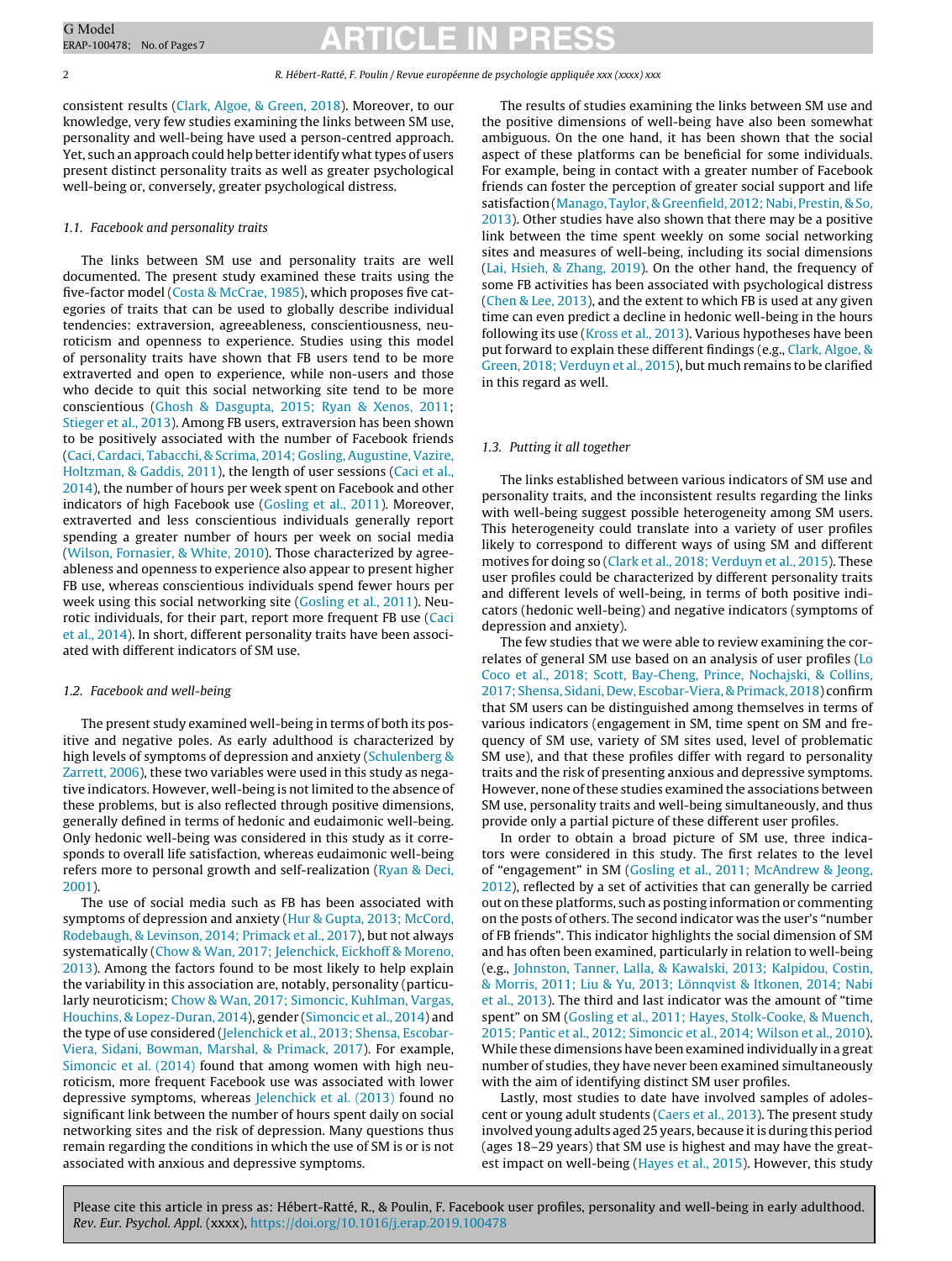#### R. Hébert-Ratté, F. Poulin / Revue européenne de psychologie appliquée xxx (xxxx) xxx 3

presents the advantage of having involved a more diverse sample, as it was not limited only to students.

## 1.4. Study goals

The first goal of the present study was to determine whether different FB user profiles could be identified. To this end, a hierarchical cluster analysis was performed on a sample of FB users based on the three following indicators:

- level of engagement in SM;
- number of FB friends and;
- amount of time spent on SM.

Given the exploratory nature of this study and considering that, to our knowledge, this is the first study to have performed a cluster analysis on FB users based on these indicators, no hypothesis was formulated regarding the profiles that might emerge. The second goal was to compare the user profiles identified with regard to (1) the Big Five personality traits (extraversion, agreeableness, conscientiousness, neuroticism and openness to experience) and (2) well-being, considering both its positive pole (hedonic well-being) and negative pole (symptoms of depression and anxiety).

### **2. Method**

#### 2.1. Participants

The data came from a longitudinal study initially involving 390 Grade 6 pupils, aged 12 years. These young people were mostly born in Canada (90%) and were all French-speaking. The data used in the present study were collected when the participants were 25-26 years old. A total of 321 participants (60.7% girls, mean age = 25.37 years, SD = 0.41) took part in this wave of data collection, 302 of which reported having a FB account. They thus made up the sample used in this study. At age 25-26, their mean annual income was \$25,000, 35% of them lived with their parents, and 30% were still studying.

#### 2.2. Procedure

Participants were invited by phone to participate in this wave of data collection. Those who agreed filled out a questionnaire at home, which they then handed back to the research assistant who had come to present it to them. A few participants (3%), who lived in outlying regions, received and returned their questionnaires by mail. Participants received financial compensation for their time. This research project was approved by the Ethics Committee of the Université du Québec à Montréal. A copy of all the questionnaires used, in both French and English, is available here ([Supplementary](#page-5-0) [data\).](#page-5-0)

## 2.3. Measures

## 2.3.1. SM use

Participants were given a list of the most popular SM sites in 2015 (including FB) and were asked to check off the sites they used ([Zammit,](#page-6-0) [2008\).](#page-6-0) They were then asked to answer a set of questions on their SM use.

## 2.3.2. Engagement in SM

The scale used to measure the level of engagement in SM was made up of ten items based on the work of [Zammit](#page-6-0) [\(2008\)](#page-6-0) and translated to French following the recommandations of [Vallerand,](#page-6-0) [1989.](#page-6-0) Participants were asked to indicate, on a five-point scale ranging from 1 = "Never" to 5 = "Very often", the frequency of their weekly involvement in various activities, such as looking at or commenting on the content of other users' profile pages, "liking" Facebook pages or visiting "liked" pages, participating in discussion groups or updating their own profile or status. A total score corresponding to the mean of the scores for these items was calculated  $(alpha=.89).$ 

### 2.3.3. Number of FB friends

Participants were asked to answer the following question: "How many Facebook friends do you have?" A space was provided in which they could write down a number.

### 2.3.4. Time spent on SM

The amount of time spent on SM corresponded to the number of hours per day that the participants reported spending on SM (including FB), measured using an eight-option scale ranging from "I don't use social media" to "More than 11 hours."

### 2.3.5. Personality

The Big Five personality traits (extraversion, agreeableness, conscientiousness, neuroticism and openness to experience) were assessed using the Mini-IPIP [\(Donnellan,](#page-6-0) [Oswald,](#page-6-0) [Baird](#page-6-0) [&](#page-6-0) [Lucas,](#page-6-0) [2006\),](#page-6-0) translated into French by [Laverdière,](#page-6-0) [Diguer,](#page-6-0) [and](#page-6-0) [Gamache](#page-6-0) [\(2007\).](#page-6-0) This instrument contains 20 items (4 items per trait). Sample items were: "I am the life of the party" (extraversion), "I sympathize with others' feelings" (agreeableness), "I get chores done right away" (conscientiousness), "I seldom feel blue" (neuroticism; reversed) and "I have a vivid imagination" (openness to experience). Participants were asked to indicate the extent to which each item applied to them on a five-point Likert scale ranging from 1 = "Strongly disagree" to 5 = "Strongly agree." Scores corresponding to the mean of the responses for the items for each personality trait were calculated (alphas between .66 and .82).

## 2.3.6. Hedonic well-being

Hedonic well-being was assessed using an adapted version of [Peterson,](#page-6-0) [Park](#page-6-0) [and](#page-6-0) [Seligman's](#page-6-0) [\(2005\)](#page-6-0) Orientations to happiness scale, translated into French and validated by [Martin-Krumm](#page-6-0) et [al.](#page-6-0) [\(2015\).](#page-6-0) This scale is made up of four items such as "Life is too short to postpone the pleasures it can provide." Participants were asked to indicate the degree to which each item described their way of thinking by circling a score on a five-point Likert scale ranging from 1 = "Never" to 5 = "Always." A total score corresponding to the mean of the responses for all four items was calculated (alpha = .74).

#### 2.3.7. Symptoms of depression and anxiety

Symptoms of depression and anxiety were assessed using the corresponding subscales from the SCL-90-R ([Derogatis,](#page-5-0) [1983\).](#page-5-0) Participants were asked to indicate on a 5-point scale ranging from 1 = "Not at all" to 5 = "Extremely," the degree to which they experienced various symptoms. Symptoms of depression were assessed using 13 items (alpha = .89) and symptoms of anxiety were assessed using ten items (alpha = .79). Scores corresponding to the mean of the responses for the items for each subscale were calculated.

#### 2.4. Statistical analyses

#### 2.4.1. Data preparation

First, variables showing significant skewness were normalized using the procedure recommended by [Tabachnick](#page-6-0) [and](#page-6-0) [Fidell](#page-6-0) [\(2013\).](#page-6-0) The mean time per day spent on SM was recoded on a scale of 1 to 3, where  $1 = 2 h$ ,  $2 = 3 h$ , and  $3 = 4$  or more hours. For the number of FB friends, none of the suggested transformations could be applied without creating a floor effect or a ceiling effect. After eliminating the six extreme data values (corresponding to more than three standard deviations above the mean; i.e. number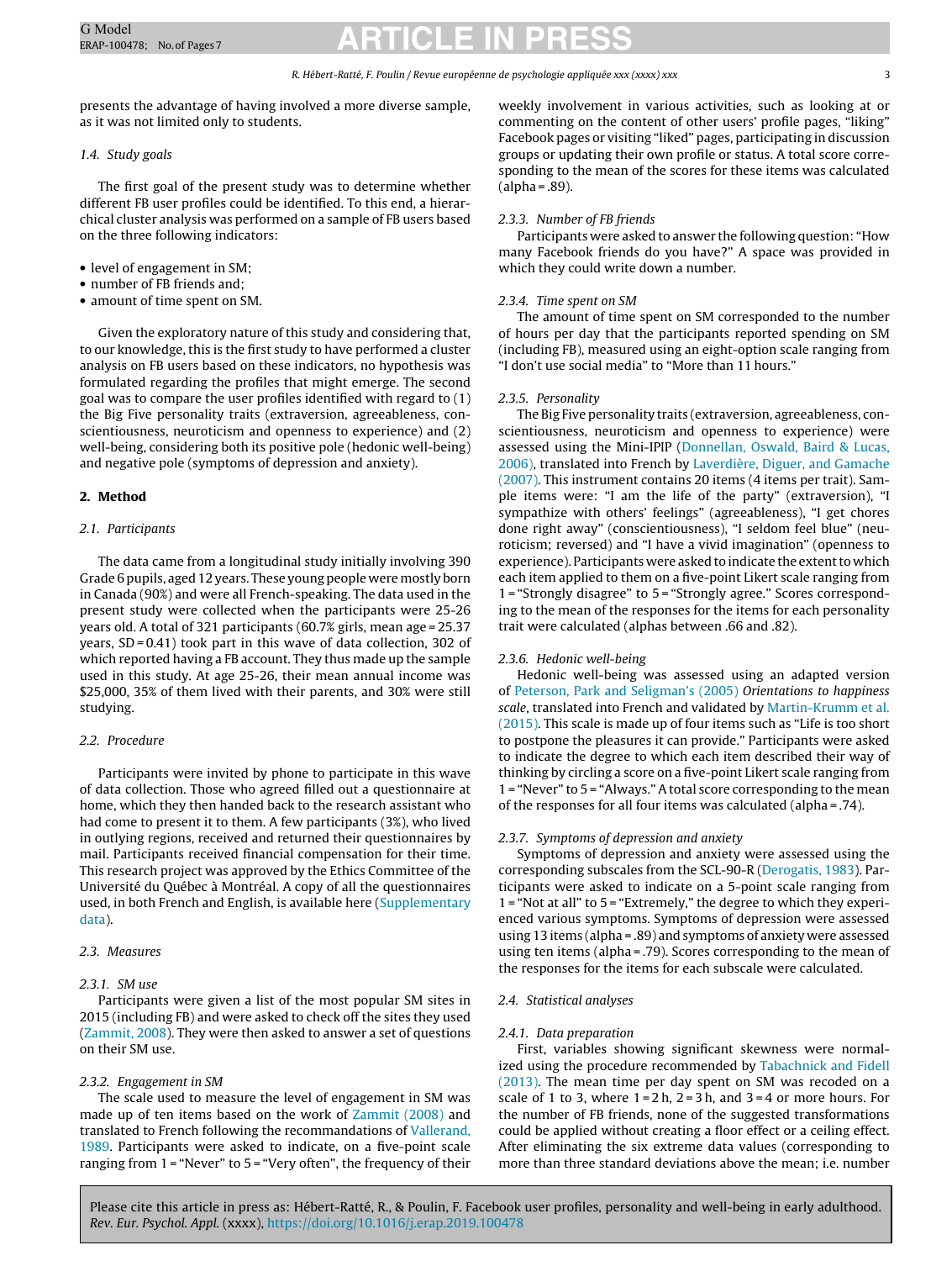#### 4 R. Hébert-Ratté, F. Poulin / Revue européenne de psychologie appliquée xxx (xxxx) xxx

of Facebook friends between 1200 and 2300), the best solution was to carry out the operation  $\sqrt{x}$ –11), where x corresponded to the number of FB friends for each participant. Because they showed a floor effect, the scores for the subscales assessing symptoms of depression (skewness = 1.94) and anxiety (skewness = 2.50) were dichotomized (1 = no symptoms – score of 1 on the scale – and 2 = at least some symptoms – score of 2 or more on the scale).

### 2.4.2. Analytical strategy

First, the three indicators of SM use were subjected to a hierarchical cluster analysis using SPSS Version 23. Ward's method and the squared Euclidean distance were used. Only those participants who reported having a FB account and who provided answers on all the measures of SM use were included in this analysis ( $n = 292$ ). Second, the profiles obtained were compared with regard to the five personality traits and hedonic well-being, using one-way ANOVAs followed by post hoc analyses using Tukey's test. To compare the profiles with regard to the dichotomized scores for symptoms of depression and anxiety, Pearson's chi-square tests were performed.

#### **3. Results**

#### 3.1. FB user profiles

Based on an examination of the dendrogram produced by the analysis, the three-cluster solution was retained. Profile 1 included 38.4% of the valid sample ( $n = 112$ ), Profile 2 included 27.4% ( $n = 80$ ) and Profile 3 included 34.2% ( $n = 100$ ). The means and standard deviations for the three indicators of SM use for each profile are presented in [Table](#page-4-0) 1. To facilitate the interpretation of the results, the scores before normalization are shown. The ANOVAs revealed significant differences between the three profiles for engagement, number of FB friends, and time spent on SM. Post hoc analyses further revealed that Profile 1 presented a significantly higher score for engagement in and mean time spent on SM compared to Profile 3, but a comparable mean number of FB friends, a number that was lower than that for Profile 2. Profile 1 was thus by characterized by a high level of engagement but a low number of FB friends. The term "Highly engaged but few FB friends" was used to refer to this profile.

Profile 2 presented a higher score for engagement in and time spent on SM compared to Profile 3, and a higher number of FB friends compared to both other profiles. This profile was thus referred to as "Highly engaged".

Lastly, Profile 3 presented a significantly lower score for engagement in SM compared to Profiles 1 and 2, a significantly lower number of FB friends compared to Profile 2 and a lower mean time spent on SM compared to Profiles 1 and 2. Profile 3 thus showed low overall engagement in SM. The term "Not highly engaged" was used to refer to this profile.

#### 3.2. Personality and well-being according to profile of SM use

The three profiles identified were then compared among themselves with regard to the personality and well-being variables. A fourth group of participants from our sample who reported not having a FB account ( $n = 20$ ) was included in this step of the analyses for the purposes of comparison. Although this latter group contained few participants, including it was likely to provide a useful point of comparison to help more clearly define the three FB user profiles.

#### 3.2.1. Personality

The results are presented in [Table](#page-4-0) 2. To facilitate their interpretation, the scores before normalization are shown. A significant difference was found for extraversion. The post hoc analysis revealed that users in the "Highly engaged" profile (Profile 2) presented a higher score for this personality trait than those in both the "Highly engaged but few FB friends" profile (Profile 1) and the "Not highly engaged" profile (Profile 3), as well as those who reported not having a FB account. A significant difference was also found for conscientiousness. The post hoc analysis revealed that users in the "Not highly engaged" profile (Profile 3), as well as participants who reported not having a FB account, obtained a higher score for this personality trait than users in both the "Highly engaged but few FB friends" profile (Profile 1) and the "Highly engaged" profile (Profile 2), and that these latter two profiles did not differ from one another in this regard. Lastly, a difference was also found for neuroticism. Users in the "Highly engaged but few FB friends" profile (Profile 1) presented a higher score for this personality trait than those in the "Not highly engaged" profile (Profile 3).

#### 3.2.2. Hedonic well-being

A significant difference was found for hedonic well-being. The post hoc analysis revealed that users in the "Highly engaged" profile (Profile 2) reported a higher level of hedonic well-being than those in both the "Highly engaged but few FB friends" profile (Profile 1) and the "Not highly engaged" profile (Profile 3).

#### 3.2.3. Symptoms of depression and anxiety.

The Chi<sup>2</sup> test proved to be significant for symptoms of depression  $(X^2(23) = 9.31, p < .05)$ . The analysis of adjusted standardized residuals indicated that a significantly higher number of participants in the "Highly engaged but few FB friends" profile (Profile 1) reported symptoms of depression than those in the "Not highly engaged" profile (Profile 3), while the other profiles did not differ from one another in this regard. Lastly, no differences were found between the groups with regard to symptoms of anxiety  $(X<sup>2</sup>(3) = 7.00, p = ns)$ .

### **4. Discussion**

The present study aimed to identify different Facebook user profiles and then compare them with regard to personality and well-being, using both positive and negative indicators of well-being. To this end, a person-centred approach was used, considering three dimensions of SM use (i.e., level of engagement in SM, number of FB friends, and amount of time spent on SM). This approach allowed us to closely examine the multifaceted reality of SM use [\(Caers](#page-5-0) et [al.,](#page-5-0) [2013\).](#page-5-0) Three user profiles, which differed with regard to personality and well-being, emerged from the hierarchical cluster analysis. These results are discussed in the following paragraphs.

The first profile (38.4% of the sample) included participants who were highly engaged in SM but had relatively few FB friends. The second profile (27.4%) included participants who were highly engaged in and spent a great deal of time on SM and had a high number of FB friends. The third and last profile included participants who were not highly engaged in SM (34.2%). These results lend support to the idea that FB users do not constitute a homogeneous group. Two previous studies also identified three classes of SM users, but the indicators used in these studies were different, either because they were limited to engagement in FB only [\(Lo](#page-6-0) [Coco](#page-6-0) et [al.,](#page-6-0) [2018\),](#page-6-0) or did not include a measure of the participants' online social network [\(Scott](#page-6-0) et [al.,](#page-6-0) [2017\).](#page-6-0) [Shensa](#page-6-0) et [al.](#page-6-0) [\(2018\),](#page-6-0) for their part, identified five classes and their study included a measure of problematic SM use and an indicator of the use of multiple online platforms, but also did not include an indicator of the size of participants' online social network.

The profiles identified were compared among themselves as well as with a fourth group made up of participants who reported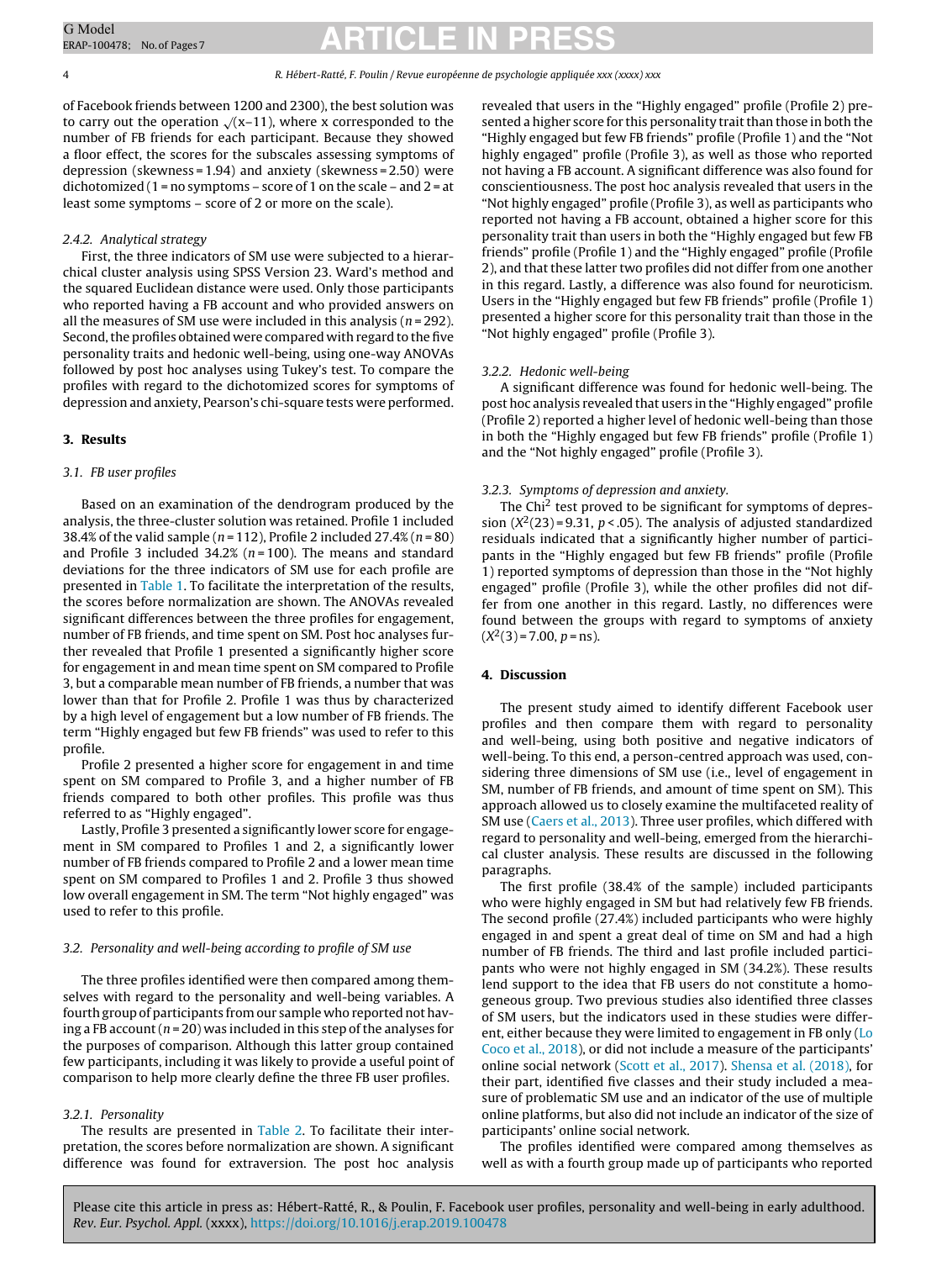<span id="page-4-0"></span>not having a FB account. These comparisons concerned the five personality traits and the variables corresponding to the positive and negative poles of well-being. The results for each of the profiles are discussed separately below.

#### 4.1.1. Highly engaged but few FB friends

Participants in the "Highly engaged but few FB friends" profile were characterized by a high score for neuroticism. They were also less extraverted and less happy than those in the "Highly engaged" profile and less conscientious than both those in the "Not highly engaged" profile and those who did not have a FB account. Participants in this profile were also more likely to report at least some symptoms of depression than those in the "Not highly engaged profile".

Neuroticism has previously been associated with some indicators of higher SM use, such as the frequency of FB visits ([Caci](#page-5-0) et [al.,](#page-5-0) [2014\).](#page-5-0) It is therefore not surprising for a profile characterized by high SM use to be associated with this personality trait. However, the present study further clarified that indicators of SM use (engagement and time spent) were associated with a higher level of neuroticism only among users who reported having few FB friends. Other studies have shown that being in contact with a higher number of individuals on SM is likely to foster the perception of greater social support ([Ashbury](#page-5-0) [&](#page-5-0) [Hall,](#page-5-0) [2013;](#page-5-0) [Manago](#page-5-0) et [al.,](#page-5-0) [2012;](#page-5-0) [Nabi](#page-5-0) et [al.,](#page-5-0) [2013\).](#page-5-0) It is thus plausible that having a greater number of online friends could play a positive role in the well-being of users who are highly engaged in SM, whereas this effect does not play out among highly engaged users having a lower number of online friends.

On the other hand, being more neurotic, less conscientious and less extraverted has also been associated with problematic use of some social networking sites [\(Blachnio](#page-5-0) [&](#page-5-0) [Przepiorka,](#page-5-0) [2016;](#page-5-0) [Blachnio,](#page-5-0) [Przepoirka,](#page-5-0) [Senol-Durak,](#page-5-0) [Durak,](#page-5-0) [&](#page-5-0) [Sherstyuk,](#page-5-0) [2017;](#page-5-0) [Marino](#page-5-0) et [al.,](#page-5-0) [2016\)](#page-5-0) as well as depressive symptoms [\(Shensa](#page-6-0) et [al.,](#page-6-0) [2017\).](#page-6-0) This could help explain the greater amount of time spent on and higher levels of engagement in SM characterizing the "Highly engaged but few FB friends" profile and the more troubling results associated with this profile in terms of well-being. It is also possible that, compared to other users, more neurotic users tend to use SM in a more passive way (e.g., looking at other people's news without interacting with them), which may in turn be associated with lower levels of well-being [\(Verduyn](#page-6-0) et [al.,](#page-6-0) [2015\)](#page-6-0) through mediators such as social comparison and envy ([Clark](#page-5-0) et [al.,](#page-5-0) [2018;](#page-5-0) [Scherr,](#page-5-0) [Toma,](#page-5-0) [&](#page-5-0) [Schuster,](#page-5-0) [2018\).](#page-5-0) Moreover, neuroticism generally tends to be negatively associated with well-being (e.g., [Donnellan](#page-6-0) et [al.,](#page-6-0) [2006;](#page-6-0) [Gale,](#page-6-0) [Booth,](#page-6-0) [Mottus,](#page-6-0) [Kuh,](#page-6-0) [&](#page-6-0) [Deary](#page-6-0) [2013;](#page-6-0) [Ormel,](#page-6-0) [Rosmalen,](#page-6-0) [&](#page-6-0) [Farmer,](#page-6-0) [2004\).](#page-6-0)

## 4.1.2. Highly engaged profile

The "Highly engaged" user profile differed from the other two user profiles and the group of participants who did not have a FB account through a particularly high level of extraversion (M = 4.00 on a scale of 1 to 5). The participants in this profile were also found to be less conscientious than those in the "Not highly engaged" profile and those who did not have a FB account. Lastly, these participants reported a higher level of hedonic well-being than those in the other two user profiles.

Other studies have shown extraversion to be associated with several indicators of high SM use ([Caci](#page-5-0) et [al.,](#page-5-0) [2014;](#page-5-0) [Gosling](#page-5-0) et [al.,](#page-5-0) [2011;](#page-5-0) [Wilson](#page-5-0) et [al.,](#page-5-0) [2010\).](#page-5-0) The present study revealed that this appeared to be particularly true for individuals with high scores for several indicators of SM use, in particular, a high level of engagement in SM and a high number of FB friends. It appears that this latter dimension in itself differentiated this profile of more extraverted and happier SM users from the other profile that was also characterized by a high level of engagement in SM ("Highly engaged but few FB friends"). Given that extraversion characterizes individuals who are generally very socially active [\(Donnellan](#page-6-0) et [al.,](#page-6-0) [2006\),](#page-6-0) this result is not surprising. Moreover, extraversion, and a high number of online friends are generally positively associated with positive indicators of well-being (e.g., self-esteem, happiness and life satisfaction) and negatively associated with negative indicators of well-being (e.g., perceived level of stress, loneliness, physical symptoms, anxious and depressive symptoms) ([Donnellan](#page-6-0) et [al.,](#page-6-0) [2006;](#page-6-0) [Harris,](#page-6-0) [English,](#page-6-0) [Harms,](#page-6-0) [Gross,](#page-6-0) [&](#page-6-0) [Jackson,](#page-6-0) [2017;](#page-6-0) [Lönnqvist](#page-6-0) [&](#page-6-0) [Itkonen,](#page-6-0) [2014;](#page-6-0) [Manago](#page-6-0) et [al.,](#page-6-0) [2012;](#page-6-0) [Nabi](#page-6-0) et [al.,](#page-6-0) [2013;](#page-6-0) Phu & Gow, 2019). It is thus possible that more extraverted individuals generally tend to use SM as a means of effectively meeting their psychological needs and seeking social support([Deci](#page-5-0) [&](#page-5-0) [Ryan,](#page-5-0) [2000;](#page-5-0) [Gilmour](#page-6-0) et [al.,](#page-6-0) [2019;](#page-6-0) [Harris](#page-6-0) et [al.,](#page-6-0) [2017;](#page-6-0) [Liu](#page-6-0) et [al.,](#page-6-0) [2018;](#page-6-0) [Ryan](#page-6-0) [&](#page-6-0) [Deci,](#page-6-0) [2001\).](#page-6-0)

#### 4.1.3. Not highly engaged profile

Participants in the "Not highly" engaged profile as well as those who did not have a FB account were characterized by a level of con-

#### **Table 1**

Means (and standard deviations) for the variables subject to cluster analysis by user profile.

|                   | Profile 1 Highly engaged but few FB friends $(n = 112)$ | Profile 2Highly engaged( $n = 80$ ) | Profile 3Not highly engaged $(n=100)$ |         |         |
|-------------------|---------------------------------------------------------|-------------------------------------|---------------------------------------|---------|---------|
| Engagement        | $2.80(0.71)^a$                                          | $3.04(0.77)^{b}$                    | $1.99(0.59)^{a, b}$                   | 73.077  | <.001   |
| No. of FB friends | $187.15(86.15)^{b}$                                     | 516.01 (158.91) <sup>a, b</sup>     | 215.52 (125.27) <sup>a</sup>          | 153.115 | < 0.001 |
| Time spent        | $2.27(0.57)^a$                                          | $2.33(0.65)^{b}$                    | 1.09 (0.29) <sup>a, b</sup>           | 47.550  | < 0.001 |

 $n = 292$ . Superscript letters indicate significantly different results based on the ANOVA, at the  $p < .05$  threshold, such that two results showing the same letter will be different.

#### **Table 2**

Means (and Standard Deviations) for the Scores for Personality and Well-being by User Profile.

|                            | Profile 1 Highly engaged but few FB friends Profile 2 Highly engaged |                      | Profile 3Not highly engaged | No FB account F    |               | Ď       |
|----------------------------|----------------------------------------------------------------------|----------------------|-----------------------------|--------------------|---------------|---------|
| Extraversion               | $(0.81)^{b}$                                                         | $4.00(0.67)^{a,b,c}$ | $3.63(0.86)^a$              | $3.19(0.78)^c$     | 8.607         | $-.001$ |
| Agreeableness              | 4.02(0.53)                                                           | 4.20(0.54)           | 4.05(0.67)                  | 4.10(0.60)         | .798          | n. s.   |
| Conscientiousness          | $3.56(0.88)^{a,c}$                                                   | $3.53(0.86)^{b,d}$   | $3.87(0.85)^{a,b}$          | $4.14(0.71)^{c,d}$ | 5.142         | < 0.005 |
| Neuroticism                | $2.91(0.74)^a$                                                       | 2.67(0.79)           | $2.50(0.84)^a$              | 2.56(1.02)         | 4.810         | 3.005   |
| Openness to experience     | 3.47(0.40)                                                           | 3.60(0.49)           | 3.46(0.41)                  | 3.53(0.61)         | .734          | n. s.   |
| Hedonic well-being         | 4.18 $(0.62)^{b}$                                                    | 4.42 $(0.48)^{a,b}$  | $4.15(0.62)^a$              | 4.04(0.67)         | 3.689         | 3.05    |
| Symptoms of depression (%) | 80.2%                                                                | 74.7%                | $61.6%$ <sup>a</sup>        | 71.4%              | $X^2 = 9.307$ | 3.05    |
| Symptoms of anxiety (%)    | 72.1%                                                                | 58.2%                | 55.6%                       | 61.9%              | $X^2 = 7.000$ | n. s.   |

Superscript letters indicate significantly different results at the  $p = .05$  threshold, such that two results showing the same letter will be different.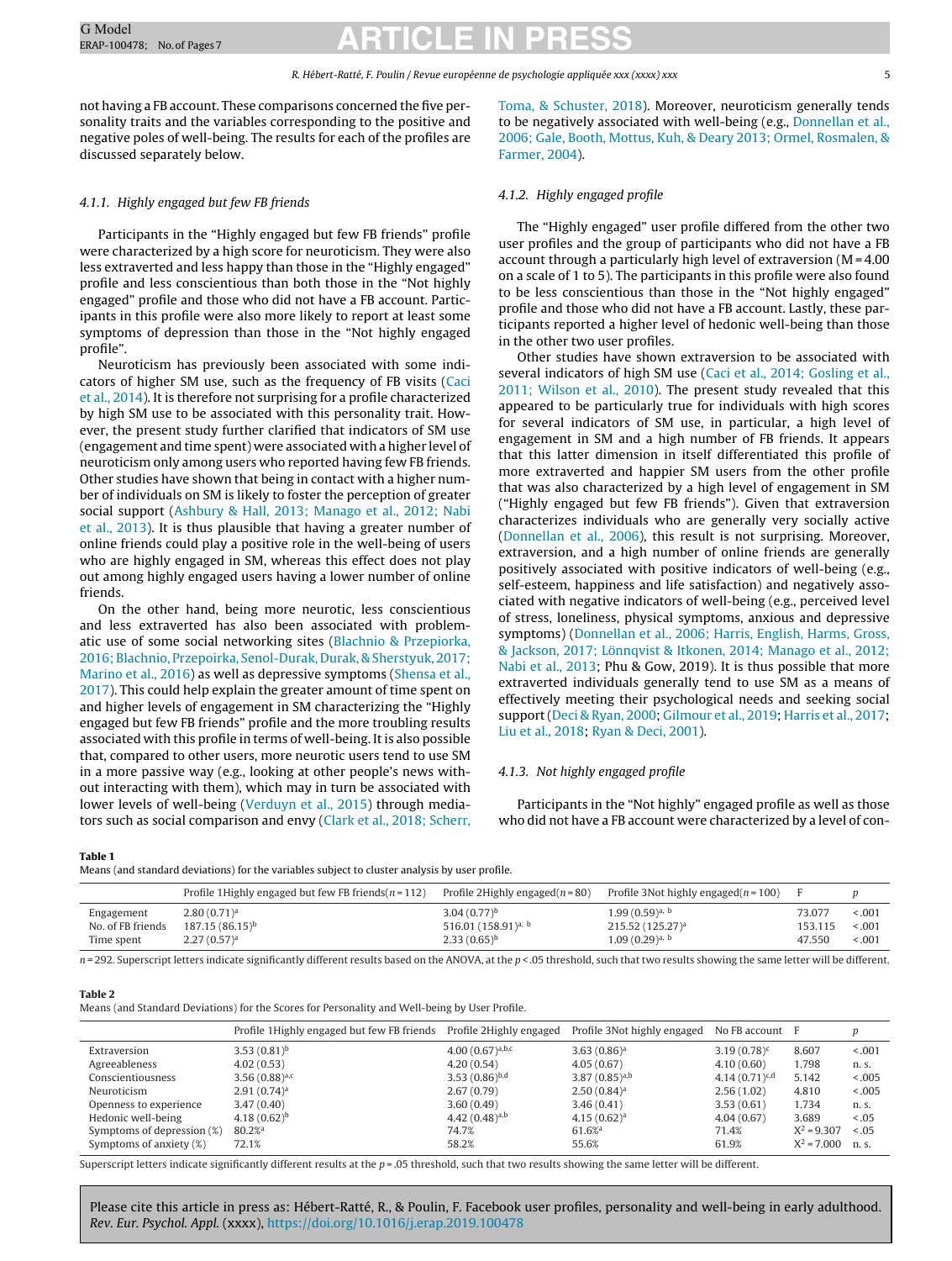#### 6 R. Hébert-Ratté, F. Poulin / Revue européenne de psychologie appliquée xxx (xxxx) xxx

scientiousness that was higher than that reported by participants in both the "Highly engaged but few FB friends" and "Highly engaged" profiles. Participants in these two groups also obtained lower scores for extraversion than those in the "Highly engaged" profile. Moreover, users in the "Not highly engaged" profile obtained a lower score for hedonic well-being than those in the Highly engaged" profile, and a lower score for neuroticism than those in the "Highly engaged but few FB friends" profile. Lastly, participants in this profile were less likely to report at least some symptoms of depression than those in the "Highly engaged but few FB friends" profile.

Other studies have shown the number of hours spent on SM to be inversely associated with conscientiousness ([Gosling](#page-6-0) et [al.,](#page-6-0) [2011;](#page-6-0) [Wilson](#page-6-0) et [al.,](#page-6-0) [2010\).](#page-6-0) In this study, it was "general" engagement (level of engagement and time spent, number of FB friends) that appeared to be negatively associated with this personality trait, rather than particular aspects of such engagement. Recently, [Whaite,](#page-6-0) [Shensa,](#page-6-0) [Sidani,](#page-6-0) [Colditz,](#page-6-0) [&](#page-6-0) [Primack](#page-6-0) [\(2018\)](#page-6-0) suggested that more conscientious individuals might use SM in a way that allows them to maintain social interactions in their off-line lives particularly well. This suggestion is consistent with our results showing that social networking sites appear to play a less important role in the lives of more conscientious individuals, or even not play any role at all. Thus, more conscientious individuals likely have a greater tendency to meet their psychological needs through their off-line relationships, which could reduce the impact of their SM use on their overall well-being (Bender & Gentile, 2019; Deci & Ryan, 2000; Przybylski, Weinstein, Ryan, & Rigby, 2009; Sheldon, Abad, & Hinsch, 2011).

The lower level of hedonic well-being reported by members of the "Not highly engaged" profile compared to those of the "Highly engaged" profile could merit greater attention if this finding is replicated in other studies. It would also be relevant to look more closely at the specific characteristics of SM use among members of the "Not highly engaged" profile. For example, these individuals, being less engaged in SM generally, may tend to use SM in a more passive way than more extraverted individuals, but not to an extent that causes them to develop symptoms of depression, as is the case for more neurotic individuals (Clark et al., 2018; Verduyn et al., 2015).

### 4.2. Strengths, limitations and avenues for future research

This study presents some limitations. First, the subsample of participants who reported not having a FB account was small, which may have limited our ability to detect some possibly significant differences. Second, the use of a single measurement time did not make it possible to draw clear conclusions regarding the direction of the links between SM use, personality and well-being. Thus, it is possible that symptoms of depression, for example, could be the cause rather than the consequence of SM use among more neurotic individuals. Lastly, while the profiles were identified among FB users, our measures of the time spent and level of engagement related to SM in general. This makes it impossible to know to what extent the use of other SM platforms (e.g., Twitter) may have contributed to the results found. These limitations are partly balanced with some of the study's strengths, such as the use of a diverse sample that was not limited to university students, the simultaneous examination of three dimensions of SM use, making it possible to identify distinct user profiles, and the fact that both positive and negative dimensions of well-being were considered simultaneously.

The results of this study open up several avenues of research. First, it would be relevant to compare the user profiles identified here with regard to other dimensions, such as problematic SM use and addiction to SM ([Marino](#page-6-0) et [al.,](#page-6-0) [2018;](#page-6-0) [Shensa](#page-6-0) et [al.,](#page-6-0) [2017\).](#page-6-0) Second, it would also be important to determine whether similar user profiles emerge for other more recent SM platforms, such as

Instagram or Snapchat, or whether the specific characteristics of different platforms significantly alter the phenomenon observed in this study. Lastly, the mechanisms through which the three profiles of SM use appear to be associated with symptoms of depression and anxiety or, conversely, to contribute favourably to well-being, should be clarified. In particular, the role of various potential mediators and moderators such as perceived social support, feelings of isolation, passive versus active SM use, social comparison online, or maintaining social relationships offline, should be examined using longitudinal studies (Clark et al., 2018; Nabi et al., 2013; Verduyn et al., 2015; Whaite et al., 2018). Examining these mediators and moderators would provide clearer insight into why some individuals appear to benefit more from their use of SM and identify potential intervention targets for those most likely to be negatively affected by such use.

## **Disclosure of interest**

The authors declare that they have no competing interest.

## **Acknowledgments**

The authors wish to thank everyone who took part in this study, as well as Mr. Jean Bégin, Ph.D, statistician, for his advice regarding data transformation. This project received the financial support of the Social Sciences and Humanities Research Council of Canada (reference number: 435-2012-1171) and the Fonds de Recherche du Québec - Société et Culture (reference number: 2008-AC-118531).

## **Appendix A. Supplementary data**

Supplementary data associated with this article can be found, in the online version, at [https://doi.org/10.1016/j.erap.2019.100478.](https://doi.org/10.1016/j.erap.2019.100478)

#### **References**

- Ashbury, T., & Hall, S. (2013). Facebook as a mechanism for social support and mental health wellness. Psi Chi Journal of Psychological Research, 18, 124-129. [http://dx.doi.org/10.24839/2164-8204.JN18.3.124](dx.doi.org/10.24839/2164-8204.JN18.3.124)
- Bender, P. K., & Gentile, D. A. (2019). Internet gaming disorder: Relations between needs satisfaction in-game and in life in general. Psychology of Popular Media Culture, [http://dx.doi.org/10.1037/ppm0000227](dx.doi.org/10.1037/ppm0000227)
- Blachnio, A., & Przepiorka, A. (2016). Personality and positive orientation in Internet and Facebook addiction. An empirical report from Poland. Computers in Human
- Behavior, 59, 230–236. [http://dx.doi.org/10.1016/j.chb.2016.02.018](dx.doi.org/10.1016/j.chb.2016.02.018) Blachnio, A., Przepiorka, A., & Rudnicka, P. (2013). Psychological determinants of using Facebook: A research review. International Journal of Human-Computer Interaction, 29, 775–787. [http://dx.doi.org/10.1080/10447318.2013.780868](dx.doi.org/10.1080/10447318.2013.780868)
- Blachnio, A., Przepiorka, A., Senol-Durak, E., Durak, M., & Sherstyuk, L. (2017). The role of personality traits in Facebook and internet addictions: A study on Polish, Turkish, and Ukrainian samples. Computers in Human Behavior, 68, 269–275. [http://dx.doi.org/10.1016/j.chb.2016.11.037](dx.doi.org/10.1016/j.chb.2016.11.037)
- Caci, B., Cardaci, M., Tabacchi, M. E., & Scrima, F. (2014). Personality variables as predictors of Facebook usage. Psychological Reports: Relationships & Communications, 114(2), 528–539. [http://dx.doi.org/10.2466/21.09.PR0.114k23w6](dx.doi.org/10.2466/21.09.PR0.114k23w6)
- Caers, R., De Feyter, T., De Couck, M., Stough, T., Vigna, C., & Du Bois, C. (2013). Facebook: a literature review. New Media & Society, 15(6), 982-1002. [http://dx.doi.org/10.1177/1461444813488061](dx.doi.org/10.1177/1461444813488061)
- Chen, W., & Lee, K.-H. (2013). Sharing, liking, commenting, and distressed? The pathway between Facebook interaction and psychological distress. Cyberpsychology, Behavior, and Social Networking, 16(10), 728–734. [http://dx.doi.org/10.1089/cyber.2012.0272](dx.doi.org/10.1089/cyber.2012.0272)
- Chow, T. S., & Wan, H. Y. (2017). Is there any 'Facebook Depression'? Exploring the moderating roles of neuroticism, Facebook social comparison and envy. Personality and Individual Differences, 119, 277–282. [http://dx.doi.org/10.1016/j.paid.2017.07.032](dx.doi.org/10.1016/j.paid.2017.07.032)
- Clark, J. L., Algoe, S. B., & Green, M. C. (2018). Social network sites and well-being: The role of social connection. Current Directions in Psychological Science, 27(1), 32–37. [http://dx.doi.org/10.1177/0963721417730833](dx.doi.org/10.1177/0963721417730833)
- Costa, P. T., & McCrae, R. R. (1985). [The](http://refhub.elsevier.com/S1162-9088(19)30063-5/sbref0065) [NEO](http://refhub.elsevier.com/S1162-9088(19)30063-5/sbref0065) [Personality](http://refhub.elsevier.com/S1162-9088(19)30063-5/sbref0065) [Inventory](http://refhub.elsevier.com/S1162-9088(19)30063-5/sbref0065) [Manual](http://refhub.elsevier.com/S1162-9088(19)30063-5/sbref0065)[.](http://refhub.elsevier.com/S1162-9088(19)30063-5/sbref0065) [Odessa,](http://refhub.elsevier.com/S1162-9088(19)30063-5/sbref0065) [FL:](http://refhub.elsevier.com/S1162-9088(19)30063-5/sbref0065) [Psychological](http://refhub.elsevier.com/S1162-9088(19)30063-5/sbref0065) [Assessment.](http://refhub.elsevier.com/S1162-9088(19)30063-5/sbref0065)
- Deci, E. L., & Ryan, R. M.(2000). The "what" and "why" of goal pursuits: Human needs and the self-determination of behaviour. Psychological Inquiry, 11(4), 227–268. [http://dx.doi.org/10.1207/S15327965PLI1104](dx.doi.org/10.1207/S15327965PLI1104_01) 01
- Derogatis, L. R. (1983). [Manual](http://refhub.elsevier.com/S1162-9088(19)30063-5/sbref0075) [for](http://refhub.elsevier.com/S1162-9088(19)30063-5/sbref0075) [the](http://refhub.elsevier.com/S1162-9088(19)30063-5/sbref0075) [SCL-90-R](http://refhub.elsevier.com/S1162-9088(19)30063-5/sbref0075)[.](http://refhub.elsevier.com/S1162-9088(19)30063-5/sbref0075) [Towson,](http://refhub.elsevier.com/S1162-9088(19)30063-5/sbref0075) [MD:](http://refhub.elsevier.com/S1162-9088(19)30063-5/sbref0075) [Clinical](http://refhub.elsevier.com/S1162-9088(19)30063-5/sbref0075) [Psychometric](http://refhub.elsevier.com/S1162-9088(19)30063-5/sbref0075) **Research**

<span id="page-5-0"></span>